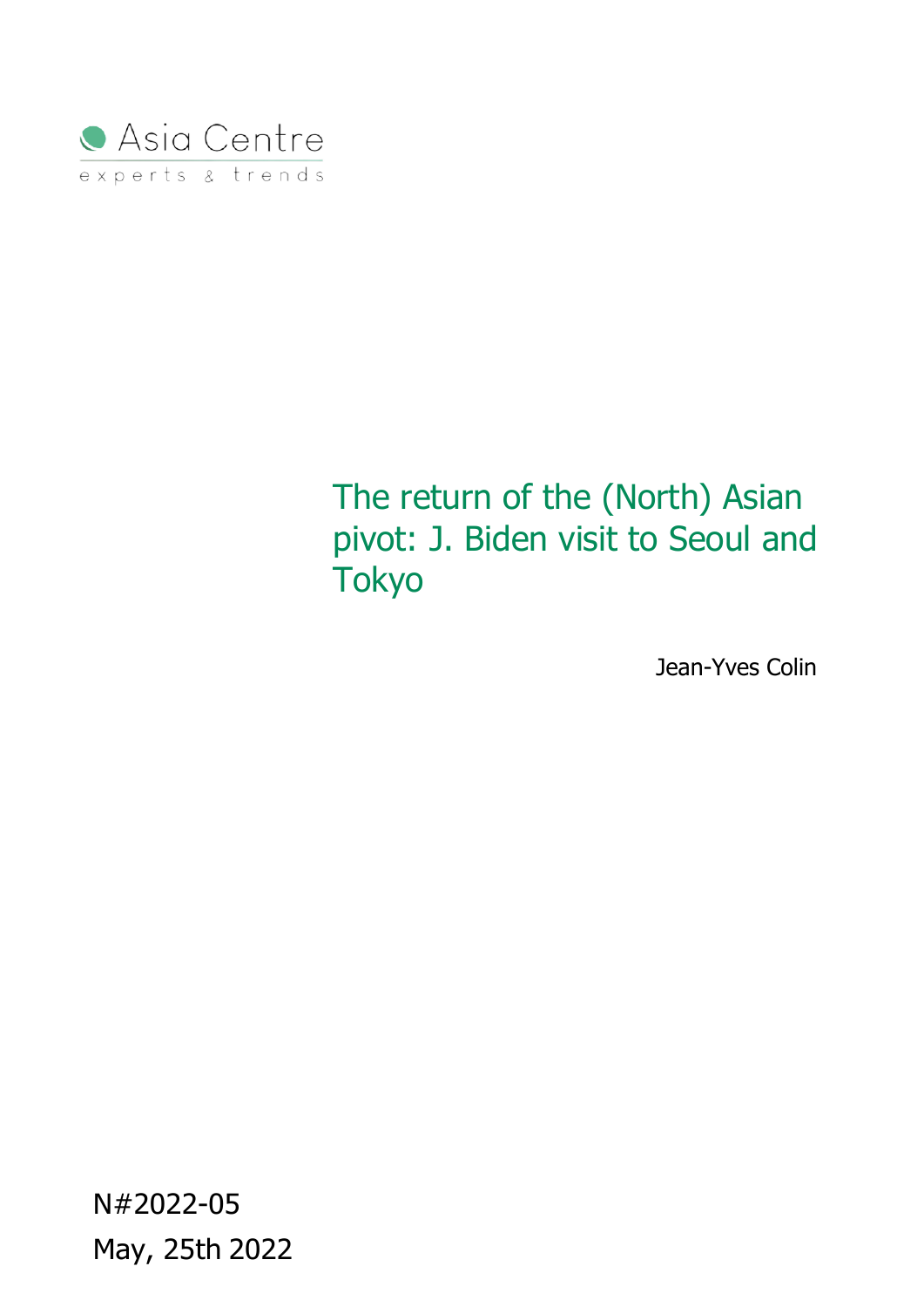## About Asia Centre:

Founded in 2005, Asia Centre is an independent research institute that holds debates and issues publications on matters relating to international, strategic, economic relations, as well as the political and social transformations underway in the Asia-Pacific region. At the crossroads of university research as well as public and private decision-making, Asia Centre researchers identify critical regional issues and analyse them in-depth, taking into consideration both local and global dimensions. Asia Centre's programs are developed with a vast network of partners, companies and major specialist centres in Europe, North America and Asia. The Centre carries out joint operations with these groups, for a better interpretation of ideas and issues. The conclusions of these meetings, such as the results of the work carried out using original sources by our researchers, are widely distributed through the Centre's publications as well as through international journals, books and media.

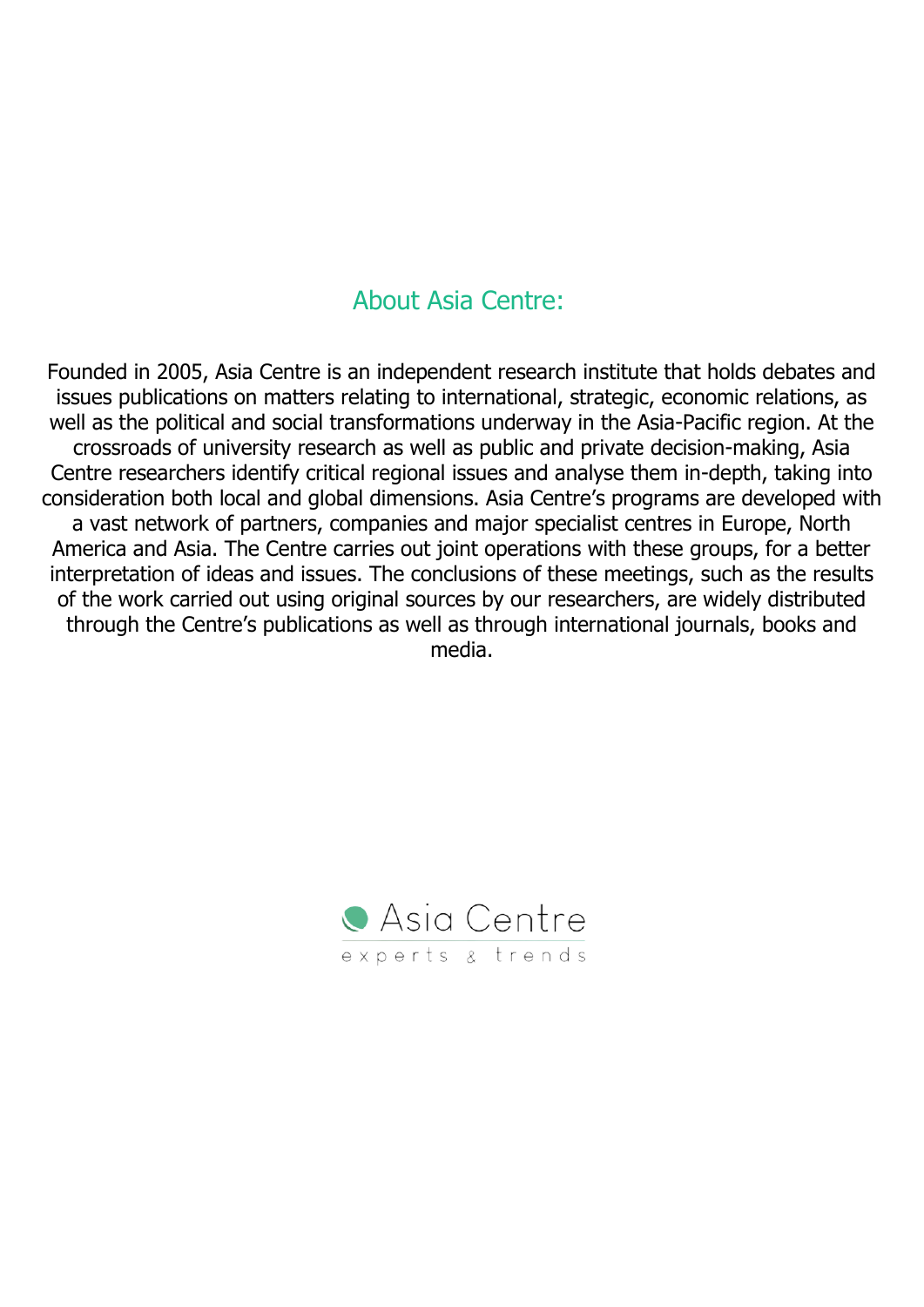### About the author:

Former student of the Ecole Nationale d'Administration, Jean-Yves Colin worked for the French Treasury, where he was Financial Advisor to the French Embassy in Japan (1987- 1990). He then joined the Crédit Agricole Group, where he was Deputy Chief Executive Officer of the asset management subsidiary, now known as Amundi, and Director of Compliance for Crédit Agricole S.A. Since leaving the banking group in 2013, Jean-Yves Colin has joined Asia Centre, where he is a member of the Board of Directors and an expert on North Asia.

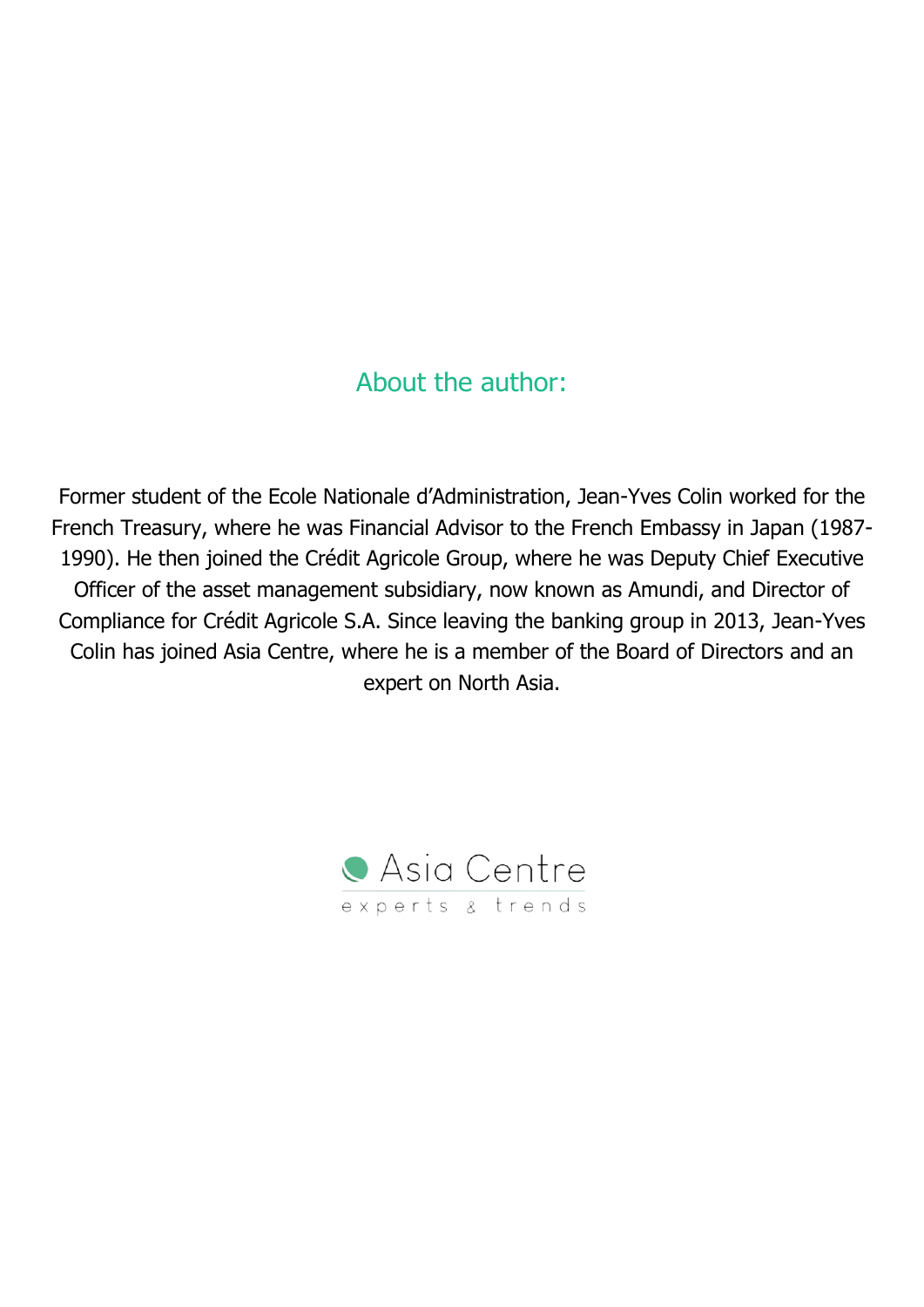

#### **The return of the (North) Asian pivot: J. Biden visit to Seoul and Tokyo**

#### **Jean-Yves Colin**

25th of May, 2022

While European officials and observers often fear that Washington is abandoning the European continent in favour of Asia and the Pacific Ocean, the launch of the Russian "special operation" in Ukraine and the three visits the US President has made to Europe since taking office have raised fears of the opposite in non-Chinese Asian capitals. These questions were reinforced by the hasty departure of American (and European) troops from Kabul and the current state of political and social tensions in the United States. Joe Biden's trip to Seoul and Tokyo from the 20th to the 24th of May - his first trip to Asia - aimed to convince people that this is not the case and that, as his advisor Jake Sullivan pointed out on the eve of the trip, the two approaches are complementary, even in "symbiosis".

In Seoul as in Tokyo, several subjects are common: the containment of China in the region now called Indo-Pacific, the nuclear threat of North Korea, the reactions to the Ukrainian crisis, its impact on the global macro-economic situation via difficulties in the supply chains, lower growth and a resurgence of inflation. However, the weighting of each of these issues is not necessarily the same in Seoul and Tokyo.

Firstly, in Seoul President Biden met the new Korean President Yoon Suk-yeol after having met Japanese Prime Minister Fumio Kishida three times (in London at a climate meeting in November 2021, in a video link in January and in Brussels at a G7 meeting in March). The new Korean head of state who has only been in office since the 10th of May (elected in early March), has no political career as he was previously a prosecutor general, has a reputation for lacking international expertise. At this stage it is thus unclear whether he will be a 'Korean Trump' or just a conservative leader. South Korea is not out of the "election period", as local elections will be held on the 1st of June; President Yoon was no doubt relieved to learn during this presidential visit that the National Assembly had confirmed the nomination of his Prime Minister Han Duckso. He may also have been flattered that Seoul, not Tokyo, was the first stop on the trip. A primary objective of the visit was therefore to get to know each other.

On the other hand, South Korea and Japan are the United States' main military bases in Asia, with 28,500 American troops on the peninsula and about twice that number in the Japanese archipelago. They are therefore essential. They have consistently condemned Russian aggression in Ukraine and voted for sanctions against Russia and its representatives, but the positions of the two countries are nevertheless nuanced. Both are less dependent than European countries on energy and seek to preserve their economic and financial investments in Russia to prevent them from being bought out at knock-down prices. Moreover, under President Moon, South Korea, although an undisputed ally of the United States, has tried to maintain a certain balance with China, its main trading partner, and also with Russia, both of which can exert influence on Pyongyang, which is supposed to be in favour of a dialogue process; but it is still too early to know whether President Yoon will act differently. Japan, as a member of the G7, participates more closely in the decisive meetings on Ukraine than South Korea; moreover, the dominance of the Liberal Democratic Party despite changes in the Prime Minister's office makes Japan a particularly reliable ally for Washington.

In this context, more than the war in Ukraine, which may seem remote to the political world in Seoul, the response to the numerous missile tests of all categories -nearly twenty since the beginning of the year, and to a resumption of nuclear tests by North Korea is the priority of the new Korean President and his government.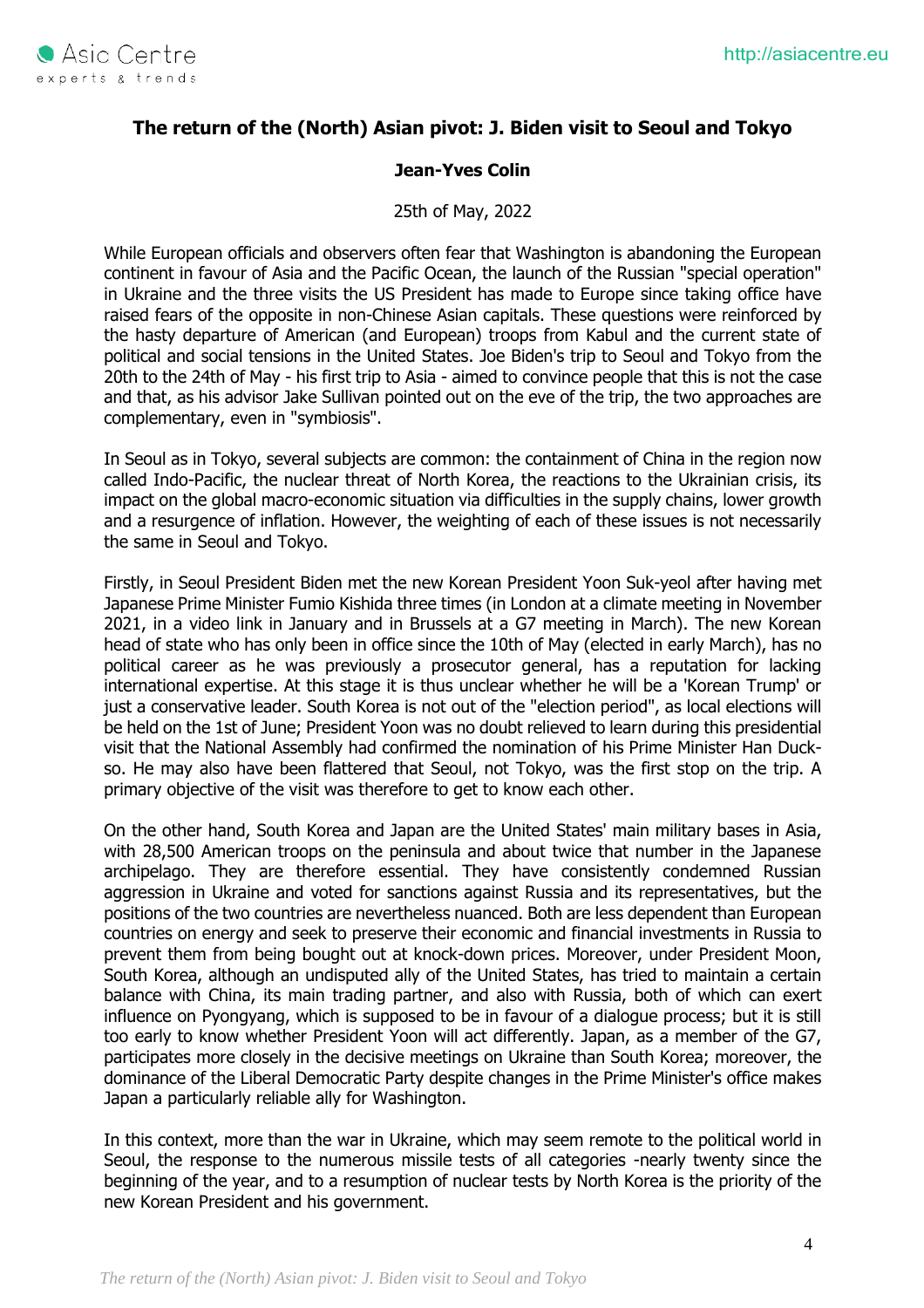

Yoon-Biden meeting's final communiqué goes in the direction of strengthening strategic and military cooperation by referring to the expansion and intensification of joint military exercises. President Biden, during the joint press conference of the two presidents, said that "the alliance has never been stronger, more vibrant and - I might add - more vital". The two Presidents spoke of a comprehensive strategic alliance that goes beyond the military and includes in particular technological cooperation. President Yoon did not rule out the deployment of additional armaments, including bombers, to the peninsula, and agreed to take a more active part in peace and stability in the Taiwan Strait without mentioning China. On North Korea, the two Presidents stressed the need for a serious and sincere dialogue with the North Korean leader with a view to complete denuclearisation and, in response to reporters, the US President did not show great eagerness to meet with him. As for the Covid-19 crisis in North Korea, offers of medical aid from Seoul and Washington have so far gone unanswered; an acceptance by Pyongyang would without a doubt be seen as a humiliation. The US President's visit ended with a tour of the Air Force operations centre at Pyeontaek base, 70 km from Seoul, before Biden flew to Yokota base in Japan.

The relationship with North Korea is certainly also an important issue for Tokyo because numerous North Korea's missiles fall near Japanese waters and even in Japan's maritime zone. On the other hand, as Tokyo is very sensitive to the fate of Japanese nationals kidnapped by North Korea over the last few decades, a meeting between President Biden and their families was organised. However, this is more of a regional than an international matter.

Interestingly, the final communiqué of the US-Korea talks stresses the importance of trilateral cooperation between the US, South Korea and Japan, which is probably an indirect and courteous way for President Biden to emphasise the desirability of easing the tensions between Tokyo and Seoul that arose during the Moon presidency.

**In Tokyo**, relations with China are a fundamental issue. For several months, the Japanese government has been hardening its stance on the Taiwan issue. Former Prime Minister Abe, now even more outspoken than in the past, has not hesitated to talk about a formal strengthening of the US commitment to Taiwan. However, as important as Taiwan's future is in the face of Chinese ambitions, Japan also has territorial sovereignty concerns over the Senkaku Islands and the Yonaguni Island, located just 110 km from Taiwan and home to some 1,700 Japanese and 200 military personnel.

Containing China, both in the Taiwan Strait and in the whole Indo-Pacific region, was the main objective of the Quad meeting in Tokyo with the other two partners, India and Australia. In his opening speech the Japanese Prime Minister clearly drew a parallel between the situations in Ukraine and the Indo-Pacific: "Russian aggression in Ukraine is a direct threat to the principles of the United Nations. We must not let the same situation happen in the Indo-Pacific".

At the press conference with the Japanese Prime Minister, President Biden laconically replied "yes" to a journalist asking whether the United States would get involved militarily on Taiwan's behalf in the event of a conflict and, when the journalist was seen doubtful, then confirmed it by saying "that is the commitment we have made". He thus seemed to break out of the prevailing policy of strategic ambiguity, to the surprise of his aides... and some time later the White House, in a statement, declared the US position unchanged... which J. Biden confirmed the day after his first intervention!

Australia's recent election winner, Anthony Albanese, swiftly sworn in as Labor's successor to conservative Scott Morrison, physically attended the Quad meeting with his Chinese-Malaysian born Foreign Minister. The new Australian Prime Minister made sure to confirm his country's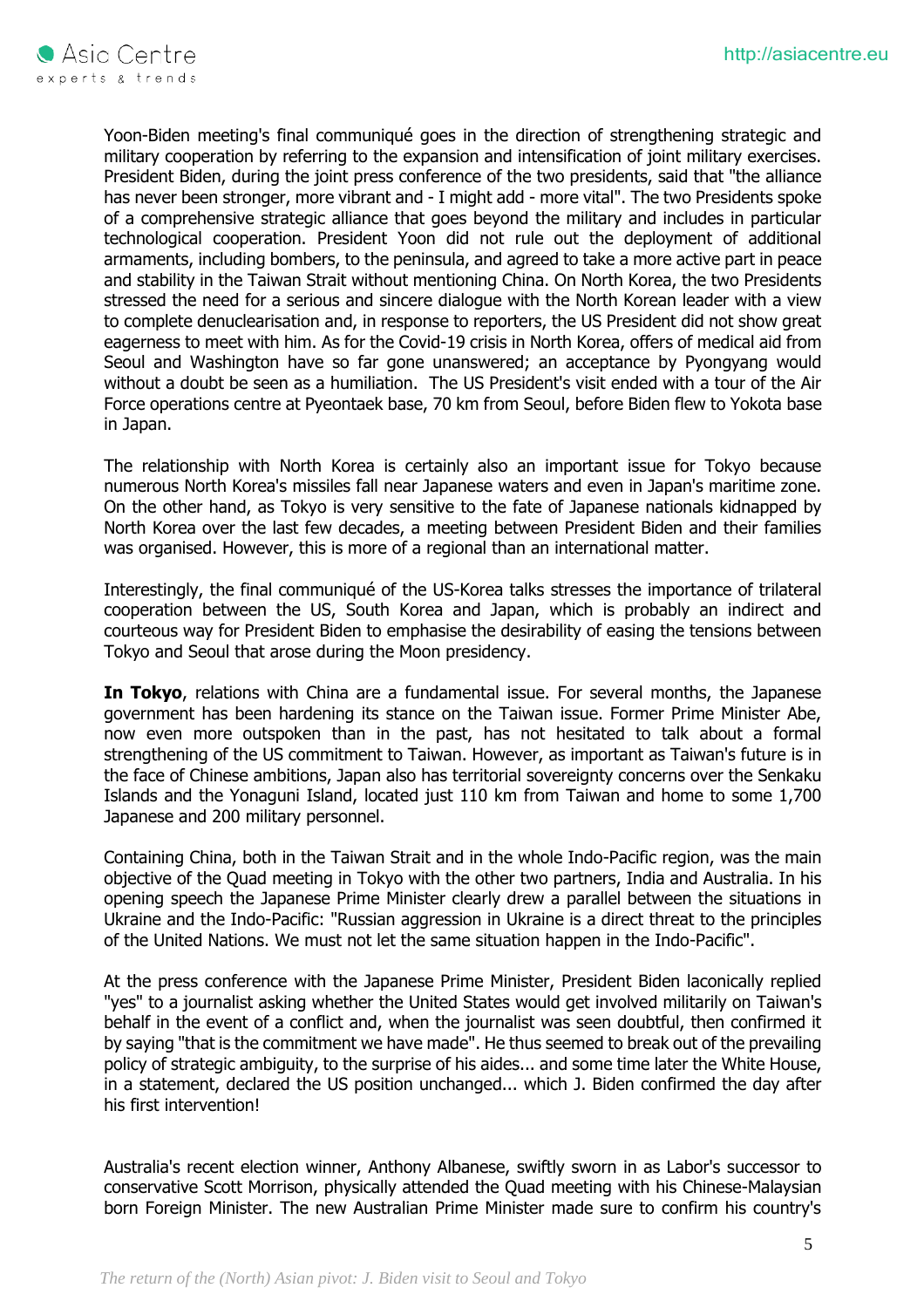commitment to its Quad partners.

In Seoul, the two presidents did not envisage South Korea joining the Quad in the form of a "Quad+", even though specific cooperation is possible. American diplomats preferred to talk about deepening the current arrangement: it is true that India is a partner that keeps its distance from the United States, as its stance on the Ukraine crisis and the absence of any reference to Ukraine in Narendra Modi's speech at the Quad meeting showed, and that the change in leadership, if not in the political era, in Australia invites caution.

The Quad has become an essential part of Japan's strategy in the face of repeated Chinese incursions by sea and air on its southern territorial limits, but also an asset in the face of renewed tensions in the North from Russia, which, in response to Japan's stance in the Ukraine crisis, has broken off dialogue on the four South Kuril Islands and is conducting military exercises in the Sea of Okhotsk or Sea of Japan, possibly with China.

Over the decades, Japan has moved from a foreign policy promoting pacifism, which can appear almost neutralist, or practising "chequebook diplomacy" while being a rear base for the United States, to a more assertive defence with increasingly reinforced means, without provoking overt hostility or rejection from a public opinion that is otherwise less and less favourable to China and Russia.

**In both North Asian capitals**, an important element of Biden's visit was the announcement of a new forum and thus a new acronym for the Indo-Pacific: the Indo-Pacific Economic Forum (IPEF). This new arrangement is in addition to the existing ones: the CPTPP, which brings together 11 countries including Japan and Australia, which China wishes to join and which succeeded the TPP from which the United States withdrew at the beginning of the Trump presidency, and the RCEP, which brings together the ASEAN countries, China, Japan, South Korea, Australia and New Zealand but not the United States. Japan would have preferred the US to join the CPTPP - Kishida reiterated this during Biden's visit - but, in keeping with its usual business pragmatism, is satisfied with the launch of the IPEF; in Seoul, President Yoon expressed his support for it.

The Democratic administration in Washington sought to explain the reasons for the IPEF's creation. It stressed that it would not be a free trade agreement (an FTA) that would be representative of the 20th century, not the current one, and that, by lowering tariffs, would penalise American industry and the middle classes. It would address the shortcomings of the TPP, which US officials have summarised as 'a foreign policy for the middle class'. The IPEF would in particular aim to secure agricultural supplies and digital logistics. For President Biden and his administration, the IPEF has a domestic policy dimension and aims to reassure voters who feel threatened by Asian economic development. In various Asian countries, reservations have been expressed about this project, either by referring to the vagueness of its content or by fearing that this mechanism will disrupt existing supply chains... or by questioning its durability beyond the Biden presidency. However, 13 nations are said to be ready to join the IPEF: in addition to the United States, Japan and South Korea, these include Australia, New Zealand, Indonesia, Malaysia, Singapore, Vietnam, the Philippines, Thailand, India and Brunei. In order to avoid further embarrassment with Beijing and the Asian countries, Councillor Jake Sullivan made it clear that Taiwan would not be a signatory to the IPEF constitution.

Beyond the strategic issues, the economy played a part in President Biden's trip to North Asia. The announcement was made in Seoul of an investment of 5.5 billion USD by Hyundai Motor for the creation of a production plant for electric vehicles in Georgia, in conjunction with LG, which is responsible for the manufacture of batteries. The day after this announcement, Hyundai's president made a second announcement of a USD 5 billion investment in the US in